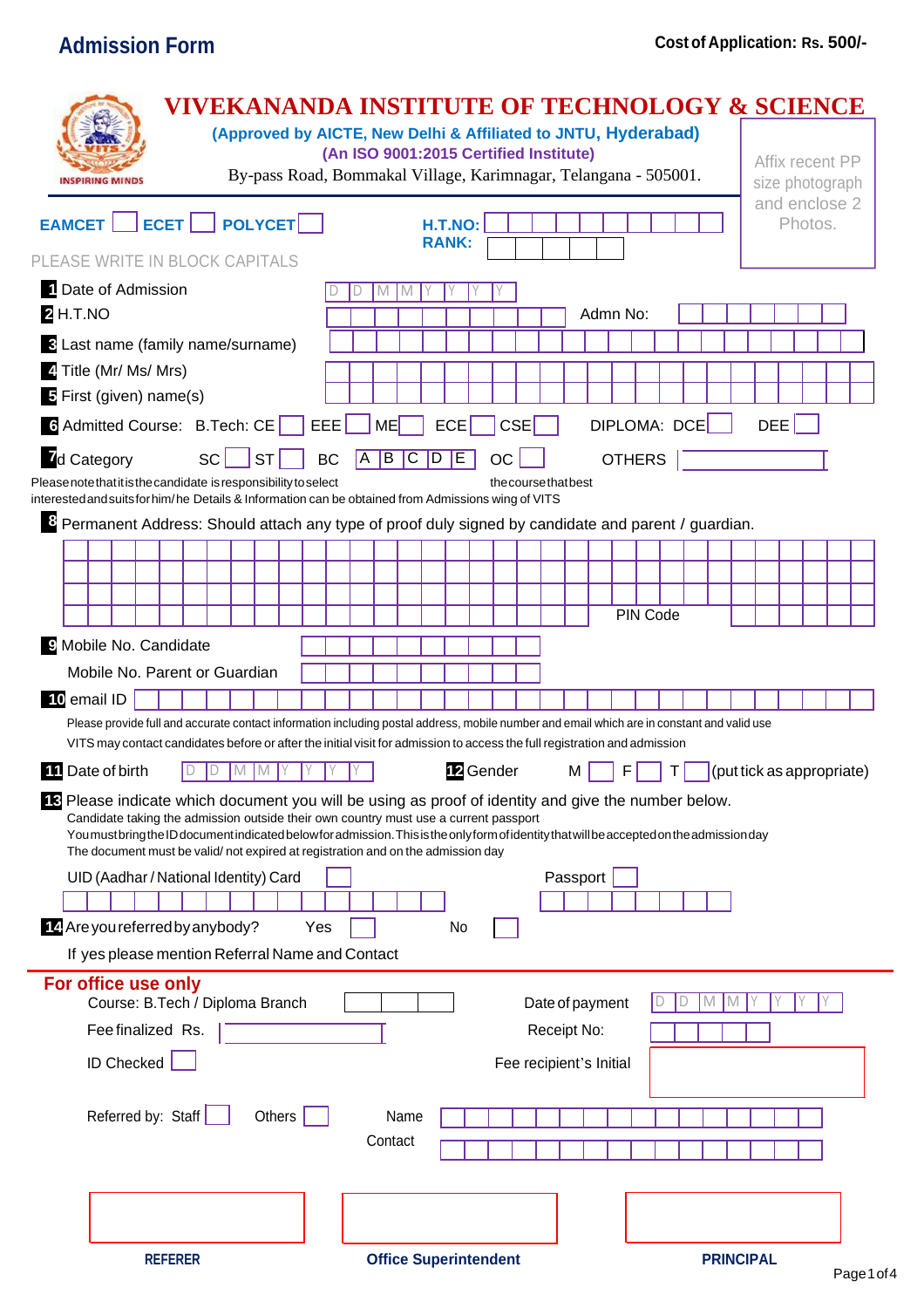Please take care and enter this information accurately.

If the information you enter here are incorrect, the information on your all reports will also be incorrect.

| 15 Country of Nationality       |                                                                                                                     | India          |     | Others |                                |          |         | if others, specify |         |        |        |   |         |                         |  |
|---------------------------------|---------------------------------------------------------------------------------------------------------------------|----------------|-----|--------|--------------------------------|----------|---------|--------------------|---------|--------|--------|---|---------|-------------------------|--|
| 16 First Language               |                                                                                                                     | Telugu         |     |        | Urdu                           |          | Hindi   |                    | English |        |        |   |         |                         |  |
|                                 | 17 How do you know about VITS?                                                                                      |                |     |        | (Circle as appropriate)        |          |         |                    |         |        |        |   |         |                         |  |
| Alumni Referred                 |                                                                                                                     |                |     |        | Web search                     |          |         |                    |         |        |        |   |         |                         |  |
| Internal (VITS staff)           |                                                                                                                     |                |     |        | <b>Digital Media Publicity</b> |          |         |                    |         |        |        |   |         |                         |  |
| <b>Print Media Publicity</b>    |                                                                                                                     |                |     |        | <b>Others</b>                  |          |         |                    |         |        |        |   |         |                         |  |
|                                 | If Other sources, please specify details                                                                            |                |     |        |                                |          |         |                    |         |        |        |   |         |                         |  |
|                                 | 18 What level education you completed? (tick on box only)                                                           |                |     |        |                                |          |         |                    |         |        |        |   |         |                         |  |
| $10 + 2$                        |                                                                                                                     | $10 + 2 + 3$   |     |        |                                | $10 + 3$ |         | 10th               |         | Others |        |   |         |                         |  |
|                                 | 19 How many years have you been studying in English                                                                 |                |     |        |                                |          |         |                    |         |        |        |   |         |                         |  |
| 1 (or less than)                |                                                                                                                     | $\overline{2}$ |     | 3      | 4                              |          | 5       |                    | 6       | 7      |        | 8 |         | 9 (or more)             |  |
|                                 | 20 From which college or institution you passed out your qualifying examination?                                    |                |     |        |                                |          |         |                    |         |        |        |   |         |                         |  |
|                                 |                                                                                                                     |                |     |        |                                |          |         |                    |         |        |        |   |         |                         |  |
|                                 | 21 After successful completion of your course in VITS, are you interested in higher studies or overseas employment? |                |     |        |                                |          |         |                    |         |        |        |   |         |                         |  |
| <b>Higher Education</b>         |                                                                                                                     |                | Yes |        | No                             |          |         |                    |         |        |        |   |         |                         |  |
| Overseas employment             |                                                                                                                     |                | Yes |        | <b>No</b>                      |          |         |                    |         |        |        |   |         |                         |  |
|                                 | Countries you interested                                                                                            |                |     |        |                                |          |         |                    |         |        |        |   |         |                         |  |
|                                 |                                                                                                                     |                |     |        |                                |          |         |                    |         |        |        |   |         |                         |  |
| 22 Educational Details:<br>Exam | Name of Institution                                                                                                 |                |     | Board/ |                                |          | Year Of | Medium             |         |        | H.T.NO |   |         | Marks/Out of Percentage |  |
|                                 | with address                                                                                                        |                |     |        | University                     |          | Passing |                    |         |        |        |   | or Rank | or CGPA                 |  |
|                                 |                                                                                                                     |                |     |        |                                |          |         |                    |         |        |        |   |         |                         |  |
| <b>SSC</b>                      |                                                                                                                     |                |     |        |                                |          |         |                    |         |        |        |   |         |                         |  |
|                                 |                                                                                                                     |                |     |        |                                |          |         |                    |         |        |        |   |         |                         |  |
| <b>INTER</b>                    |                                                                                                                     |                |     |        |                                |          |         |                    |         |        |        |   |         |                         |  |
| <b>HSC</b>                      |                                                                                                                     |                |     |        |                                |          |         |                    |         |        |        |   |         |                         |  |
| Diploma/                        |                                                                                                                     |                |     |        |                                |          |         |                    |         |        |        |   |         |                         |  |
| Degree/<br><b>B.Tech/BE</b>     |                                                                                                                     |                |     |        |                                |          |         |                    |         |        |        |   |         |                         |  |
|                                 |                                                                                                                     |                |     |        |                                |          |         |                    |         |        |        |   |         |                         |  |
| PG/<br>Others                   |                                                                                                                     |                |     |        |                                |          |         |                    |         |        |        |   |         |                         |  |

## **23** Family Structure & Details:

| $SI$ . SI.No. | <b>Name</b> | Relation | Occupation |  |  | Contact No. |  |  |
|---------------|-------------|----------|------------|--|--|-------------|--|--|
|               |             |          |            |  |  |             |  |  |
|               |             |          |            |  |  |             |  |  |
|               |             |          |            |  |  |             |  |  |
|               |             |          |            |  |  |             |  |  |
|               |             |          |            |  |  |             |  |  |
|               |             |          |            |  |  |             |  |  |

**24** Please provide any two references from your Relation & Neighbours and their details.

| SI.No. | Name | <b>Address</b> | Occupation | <b>Contact Numbers</b> |
|--------|------|----------------|------------|------------------------|
|        |      |                |            |                        |
|        |      |                |            |                        |
|        |      |                |            |                        |
|        |      |                |            |                        |
|        |      |                |            |                        |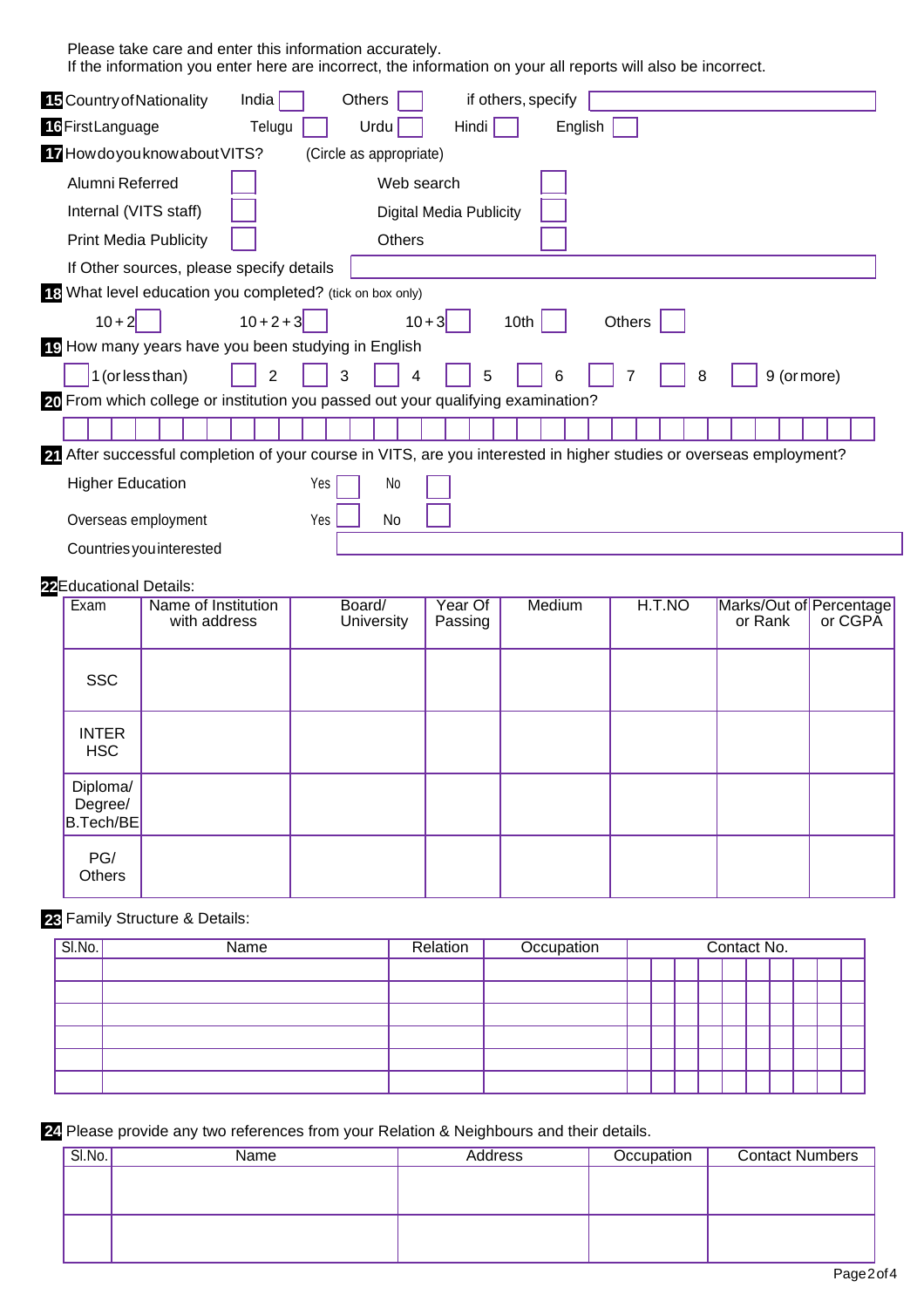# **Declaration**

1. I acknowledge that the Vivekananda Educational Society (VES) is registered with the Govt. of Telangana, under provisions of the relevant acts. The Vivekananda Educational Society having its headquarters at Hyderabad has promoted VIVEKANANDA INSTITUTE OF TECHNOLOGY & SCIENCE, KARIMNAGAR providing Diploma, U.G., and PG level courses in the field of Engineering and Technology. So, I am willing to apply and join on my own accord.

2. I acknowledge that I have read the VITS Information for Candidates In this application form and agree to abide by the VITS test terms and conditions.

3. I understand that if the details on this application form are not completed, my application may not be processed. I further understand that completing and submitting this form does not guarantee registration on my preferred admission date or at my preferred course. I understand that my registration will be confirmed in writing by the VITS.

4. I certify that the information in my application is complete, true and accurate.

5. I understand that my admission in VITS and my association with VITS cannot be used for my personal or any other purposes and I will not create any indisciplinary issues in the VITS premises and socially also.

#### **Personal Information**

I understand that:

6. It is necessary for my personal information to be collected and processed in order for me to take the VITS admission, to verify my identity and to receive my admission. This personal information is collected and securely stored when I apply for and when I take the VITS admission and is used by the VITS admission partners for the purpose of the VITS admission.

7. My personal information, without limitation, admission performance or score data and my admission result may be disclosed by the VITS admission partners to Recognizing Organizations to which I apply and to governments for the purpose of allowing these organizations to verify myadmission.

8. My personal information may be processed in an anonymous form by the VITS admission partners for statistical and research purposes.

9. My photograph will be taken by the admission centre on admission day and will appear on my admission report form. This photograph will be provided to any Recognizing Organizations o government authorities to whom I apply, to allow these organizations to verify my admission.

10. I will be required to verify my identity on admission day by providing the identity document specified by the admission centre. I may also be requested to confirm my identity on admission day by no finger scan taken. After my admission, will not be disclosed to any entity except the VITS Promoters.

11. I can access further details on how the VITS admissions dept., use my personal information (including how long it is retained in different circumstances and how I can exercise my rights) at ww

#### **Admission Fees and Refunds**

I understand that:

14. I will be charged the full admission fee upon registration.

15. If I request a transfer or cancel my admission, no refund of fee will be given.

#### **Admission Integrity, Security and Malpractice**

I understand that:

16. I must attend for admission on intimation of VITS to me, any exception to this must be approved in advance by the admission centre.

17. The VITS Admission board have a responsibility to all candidates and Recognising Organisations to ensure the highest confidence in VITS admission. The VITS Admission board may therefore be required to withhold admission temporarily or permanently, or to cancel admission which has been issued, if they consider those admissions to be unreliable for any reason.

18. Details of any proven or suspected malpractice may be provided to Recognising Organisations, including governments and appropriate regulatory authorities, and centrally to the VITS Admission board. In instances where malpractice has been proven, I may be liable to prosecution to the extent of rustication from VITS and I will not be entitled to a refund of any kind of fee.

19. The information I produce in the VITS admission remains the property of the VITS Admission board and will not be released to me. In cases of proven or suspected malpractice my information may be provided to relevant authorities.

**Disclaimer:** The VIVEKANANDA INSTITUTE OF TECHNOLOGY & SCIENCE (VITS) is designed to be one of many factors used by academic institutions, government agencies, professional bodies and employers in determining whether a admission taker can be admitted as a student or be considered for employment. VITS is not designed to be the sole method of determining admission or employment for the admission taker. VITS is made available to all persons, regardless of age, gender, race, nationality or religion, but it is not recommended to persons under 15 years of age.

VITS shall not be liable for any direct, incidental, consequential, indirect, special, punitive, or similar damages arising out of access to, use of, acceptance by, or interpretation of the admission by any third party, or any errors or omissions in the content thereof.



| $\sim$ |  |  |  |  |
|--------|--|--|--|--|